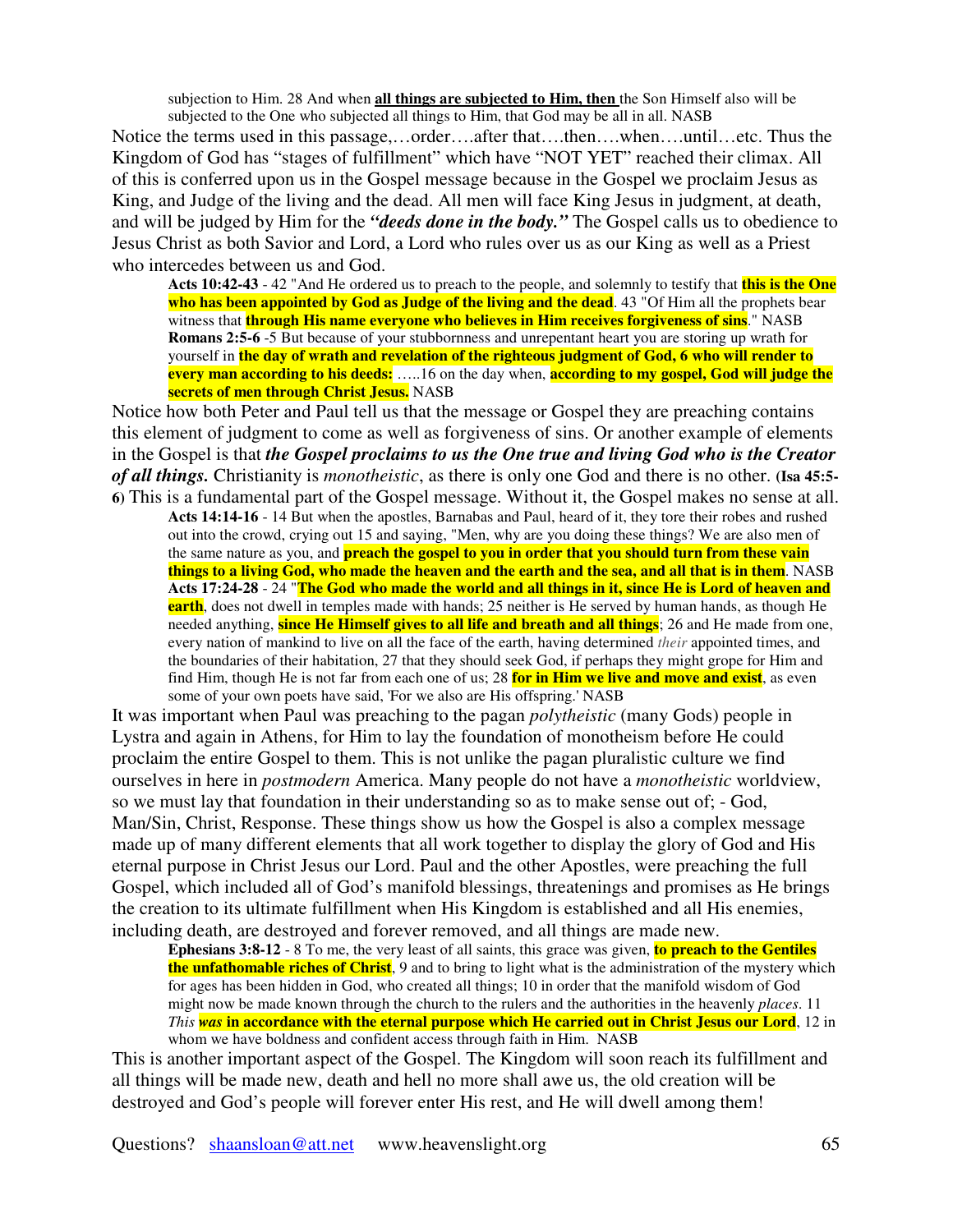**Revelation 21:1-5** – 1 And I saw a new heaven and a new earth; for **the first heaven and the first earth passed away**, and there is no longer *any* sea. 2 And I saw the holy city, new Jerusalem, coming down out of heaven from God, made ready as a bride adorned for her husband. 3 And I heard a loud voice from the throne, saying, "Behold, the tabernacle of God is among men, and **He shall dwell among them, and they shall be His people, and God Himself shall be among them**, 4 and He shall wipe away every tear from their eyes; and there shall no longer be *any* death; there shall no longer be *any* mourning, or crying, or pain; the first things have passed away." 5 And He who sits on the throne said, **"Behold, I am making all things new."** And He said, "Write, for these words are faithful and true." NASB

In fact, all of the categories of doctrine in the Christian faith are inseparably tied to the Gospel and provide for it a foundation and support. All of these great doctrines have important ramifications to the support of the Gospel and work together to weave the tapestry of God's amazing redemptive purpose as He unfolds it in the History of the world.

- **Authority of Scripture** Apart from the infallibility and inerrancy of Scripture the Gospel has little credibility.
- **Theology** The Gospel proclaims the existence of God and His claim upon mankind as His creatures.
- **Salvation** The Gospel presents fallen man with the only way to be saved from God's wrath and given eternal life with Him forever through the substitutionary atonement of Jesus Christ.
- **Ecclesiology** The Gospel calls out a people from the darkness of sin and the world to become the people of God through the regeneration of the Holy Spirit. All of these redeemed people comprise the Church.
- **Eschatology** The Gospel proclaims the Kingdom of God and His rule, coming to lay claim to His creation and banish His enemies forever.

And this is not all. The Gospel has other important ramifications as well. Consider this brief outline given by DA Carson in his sermon, **"What is the Gospel?"**

## **8 defining words**

- **Christological** A message about Christ, incarnate God, Lord and Savior.
- **Theological** A message about God and His relations with mankind.
- **Biblical** A message thoroughly defined by the Bible.
- **Apostolic** A message preached and established by the Apostles.
- **Historical** A message based on historical facts.
- **Personal** A message for paramount importance for every single individual .
- **Universal** A message to be preached to the entire world.
- **Eschatological** A message which reveals the purpose and fulfillment of all things and the ultimate ends of the world.

## **5 clarifying sentences**

- The Gospel is heralded through proclamation.
- The Gospel is received in authentic persevering faith.
- The Gospel is disclosed in personal self humiliation.
- The Gospel is the central confession of the whole Church.
- The Gospel is boldly advancing under the contested reign and inevitable victory of King Jesus.

Or consider these elements added to the list by Tim Keller's survey of the Gospel in His sermon **"Gospel Centered Ministry."**

• **Doxological** – The Gospel is a message that teaches us to glorify, enjoy and worship God and His Christ as the great purpose of all of life.